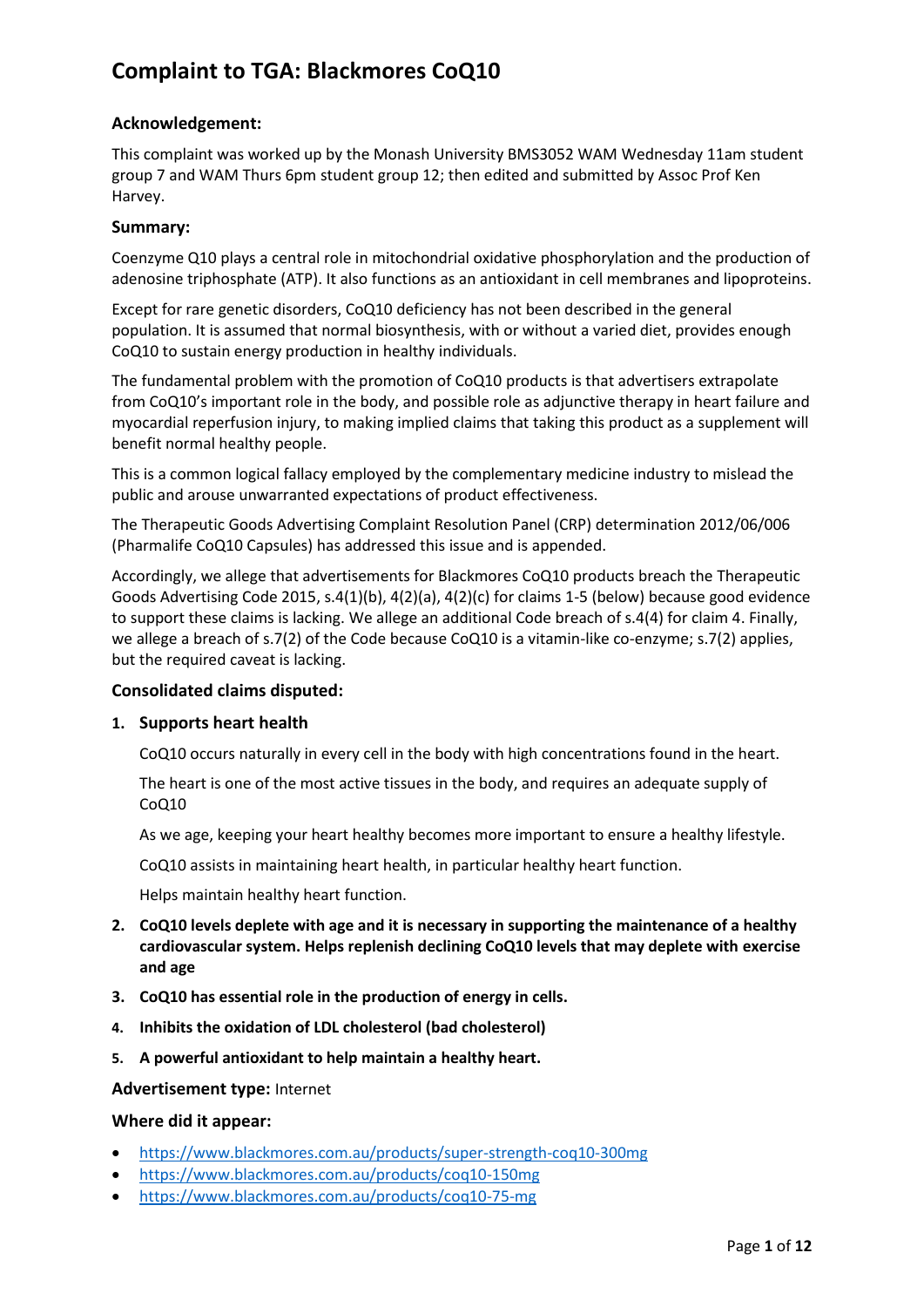- [https://www.chemistwarehouse.com.au/buy/73360/blackmores-coq10-150mg-125-capsules](https://www.chemistwarehouse.com.au/buy/73360/blackmores-coq10-150mg-125-capsules-exclusive-size)[exclusive-size](https://www.chemistwarehouse.com.au/buy/73360/blackmores-coq10-150mg-125-capsules-exclusive-size)
- <https://www.priceline.com.au/blackmores-coq10-150mg-30-capsules>
- <https://www.woolworths.com.au/shop/productdetails/725625/blackmores-coq10-150mg>
- <https://www.goodpricepharmacy.com.au/blackmores-coq10-150mg-90-capsules>
- [https://www.superpharmacy.com.au/products/blackmores-coq10-150mg-high-potency-30](https://www.superpharmacy.com.au/products/blackmores-coq10-150mg-high-potency-30-capsules) [capsules](https://www.superpharmacy.com.au/products/blackmores-coq10-150mg-high-potency-30-capsules)
- <https://www.nationalpharmacies.com.au/product/blackmores-coq10-75-mg-90-caps/>
- [https://www.pharmacydirect.com.au/product/blackmores-coq10-150mg-30-capsules-](https://www.pharmacydirect.com.au/product/blackmores-coq10-150mg-30-capsules-020787.aspx)[020787.aspx](https://www.pharmacydirect.com.au/product/blackmores-coq10-150mg-30-capsules-020787.aspx)
- <https://www.mrvitamins.com.au/blackmores-coq10-150mg-30c>
- Etc.

N.B. Inaccurate and misleading information on the Australian Government *Health Direct* web site taken direct from company supplied ARTG Public Summary.

• [https://www.healthdirect.gov.au/medicines/brand/amt,920941011000036100/coq10](https://www.healthdirect.gov.au/medicines/brand/amt,920941011000036100/coq10-blackmores) [blackmores](https://www.healthdirect.gov.au/medicines/brand/amt,920941011000036100/coq10-blackmores)

#### **Date seen:** November 16, 2018

#### **Products:**

1. BLACKMORES COQ10 150mg; ARTG ID: 299595 Active ingredients: ubidecarenone Sponsor: Blackmores Ltd Specific Indications:

CoQ10 is an antioxidant and free radical scavenger which may help/aid/assist in supporting the maintenance of healthy cardiovascular function/healthy cardiovascular system/healthy heart. Helps maintain healthy arteries by inhibiting the oxidation of LDL cholesterol. Helps maintain healthy heart function/Helps maintain heart health. Coenzyme Q10 inhibits oxidation of LDL cholesterol. Replenishes/Increases/Raises blood CoQ10 levels Helps replenish declining CoQ10 levels CoQ10 is essential for energy production by mitochondria / CoQ10 is involved with the production of energy in cells Supports cellular energy production Supplementation with Co Q10 replenishes plasma/serum Co Q10 levels reduced by statin therapies (HCP Only) Supplementation with Co Q10 replenishes plasma/serum Co Q10 levels that may/can be reduced by certain medications

- 2. BLACKMORES SUPER STRENGTH COQ10 300mg; ARTG ID: 298346 Active ingredients: ubidecarenone Sponsor: Blackmores Ltd Specific Indications: as above.
- 3. BLACKMORES SUPER STRENGTH COQ10 300mg; ARTG ID: 281319 Active ingredients: ubidecarenone Sponsor: Blackmores Ltd Specific Indications: as above.
- 4. BLACKMORES COQ10 75mg; ARTG ID: 211921 Active ingredients: ubidecarenone Sponsor: Blackmores Ltd Specific Indications: as above.
- 5. BLACKMORES COQ10 150mg; ARTG ID: 211661 Active ingredients: ubidecarenone Sponsor: Blackmores Ltd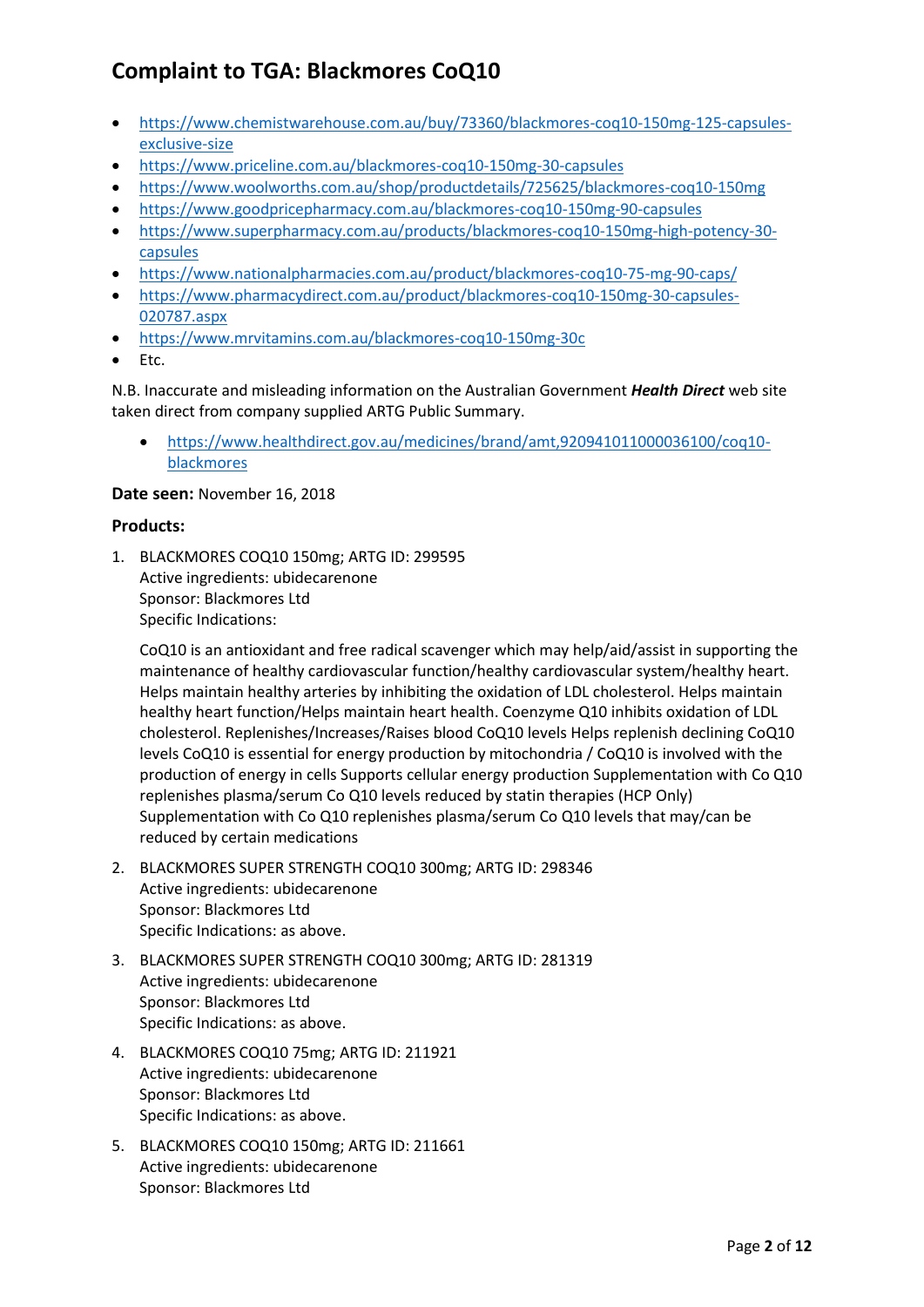Specific Indications: as above.

#### **Screen shots:**



<https://www.blackmores.com.au/products/super-strength-coq10-300mg>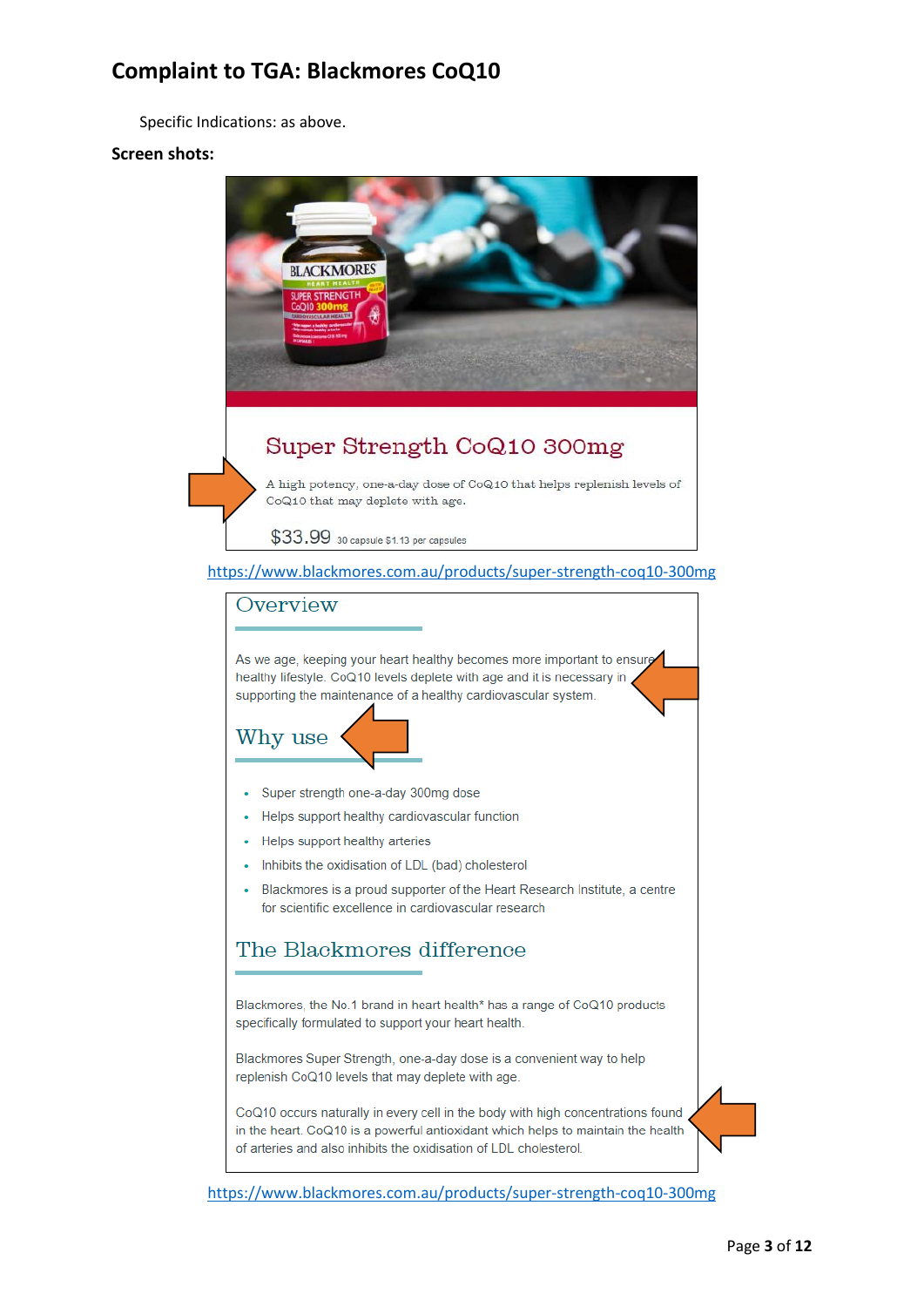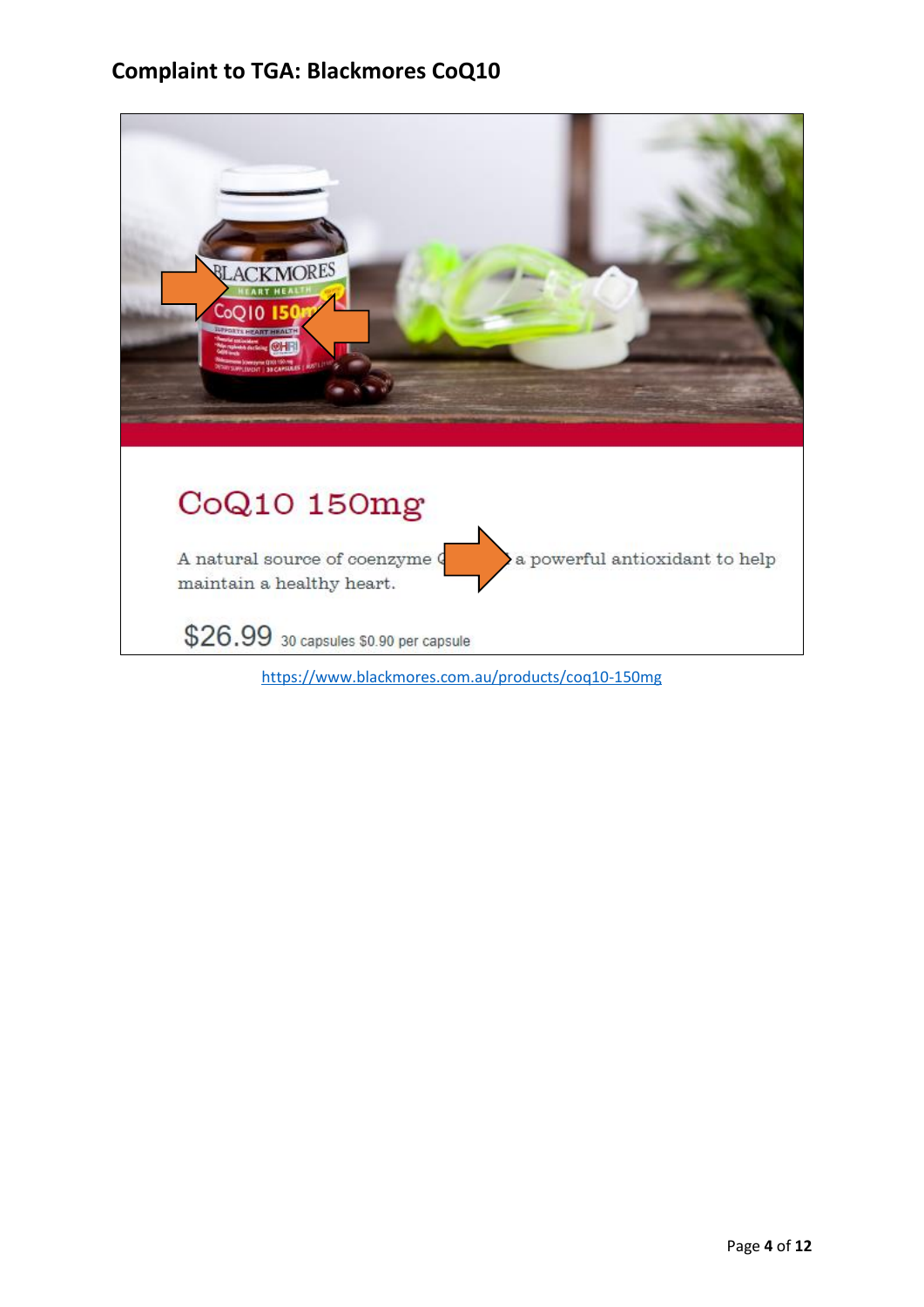

<https://www.blackmores.com.au/products/coq10-150mg>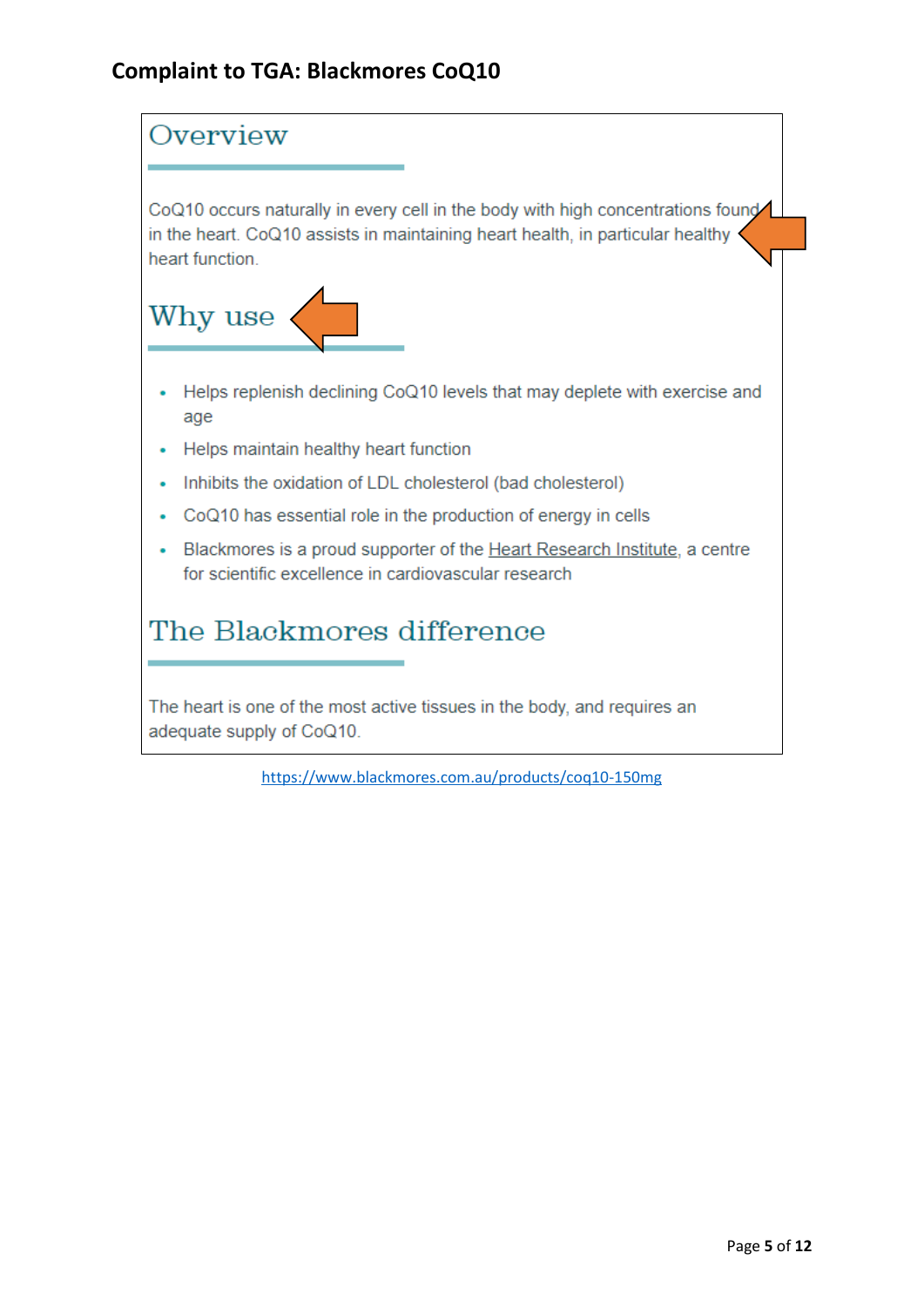| Home / Health / Vitamins / Blackmores / Blackmores Heart & Circulation                                                                                                             |
|------------------------------------------------------------------------------------------------------------------------------------------------------------------------------------|
| <b>Blackmores CoQ10 150mg</b><br><b>125 Capsules Exclusive</b><br><b>Size</b><br><b>BLACKMORES</b><br>Product ID: 73360<br>CoO10 150<br>★★★★★ 4.7 (6)<br>Write a review<br>\$39.99 |
| QTY<br><b>ADD TO CART</b><br>1                                                                                                                                                     |
|                                                                                                                                                                                    |
| <b>General Information</b>                                                                                                                                                         |
| A natural source of coenzyme Q10 and a powerful antioxidant to help maintain a healthy heart.                                                                                      |
| CoQ10 occurs naturally in every cell in the body with high concentrations found in the heart.<br>CoQ10 assists in maintaining heart health, in particular healthy heart function.  |
| Size: 125 capsules                                                                                                                                                                 |
| <b>Warnings</b>                                                                                                                                                                    |
| Always read the label. Follow the directions for use. Supplements may only be of assistance if<br>dietary intake is inadequate.                                                    |
| CAUTION                                                                                                                                                                            |
| Do not take while on warfarin therapy without medical advice. If you are already taking heart<br>medication see your doctor before making any changes.                             |
| Ingredients                                                                                                                                                                        |
| Active Ingredients: Ubidecarenone (coenzyme Q10) 150mg                                                                                                                             |

[https://www.chemistwarehouse.com.au/buy/73360/blackmores-coq10-150mg-125-capsules](https://www.chemistwarehouse.com.au/buy/73360/blackmores-coq10-150mg-125-capsules-exclusive-size)[exclusive-size](https://www.chemistwarehouse.com.au/buy/73360/blackmores-coq10-150mg-125-capsules-exclusive-size)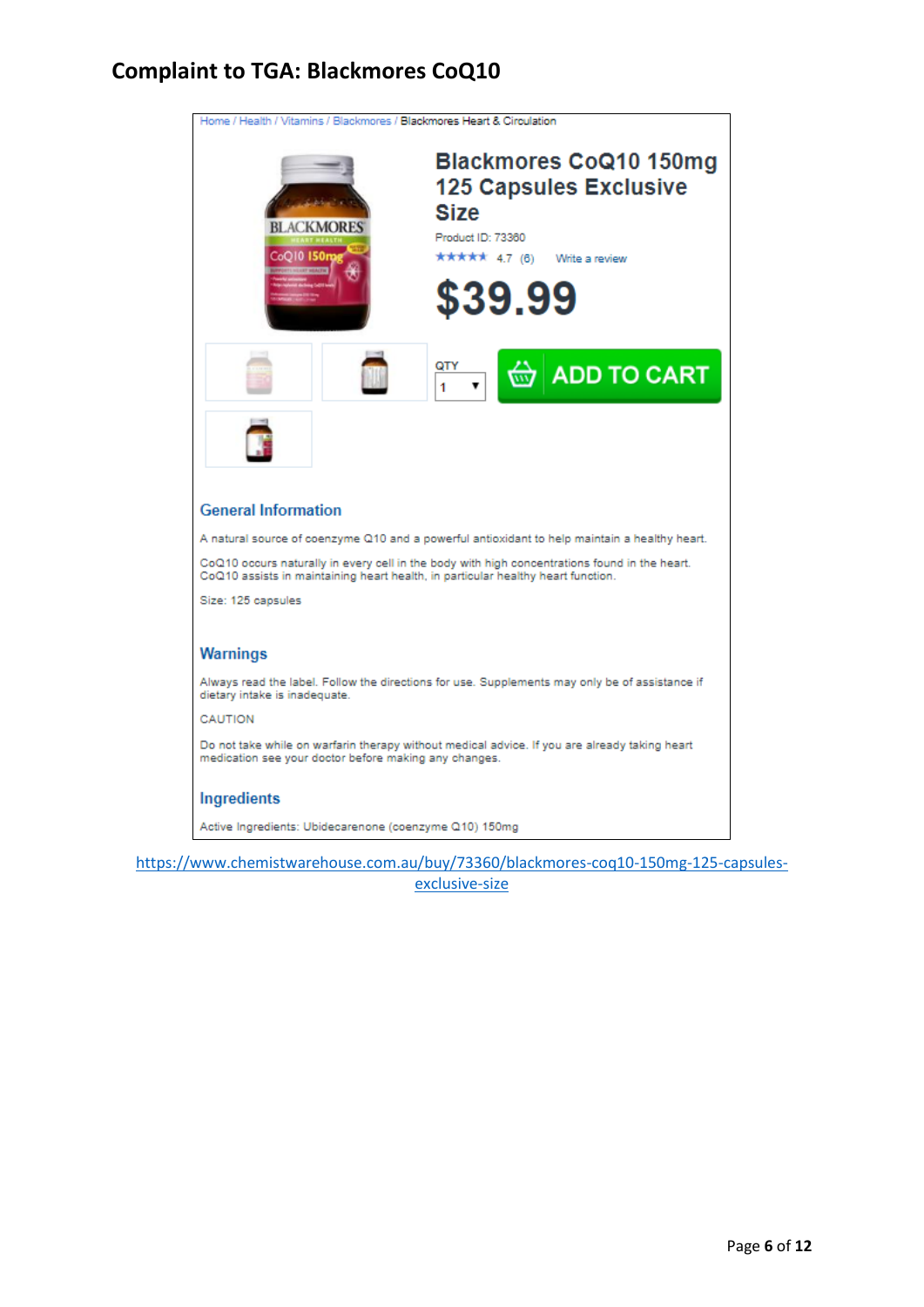

<https://www.priceline.com.au/blackmores-coq10-150mg-30-capsules>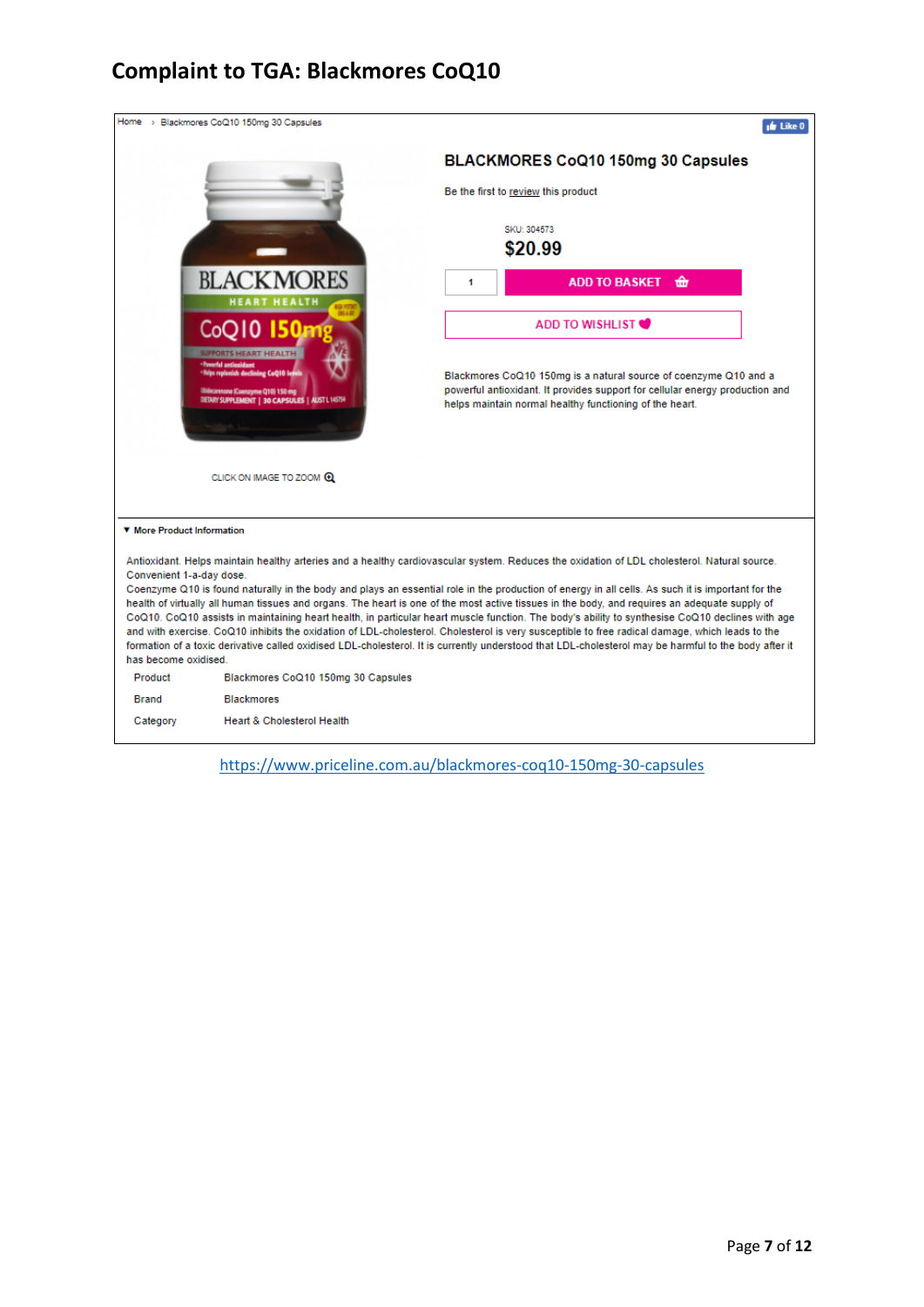### **Claims disputed and the rationale:**

1. *Supports heart health - CoQ10 occurs naturally in every cell in the body with high concentrations found in the heart. The heart is one of the most active tissues in the body and requires an adequate supply of CoQ10. As we age, keeping your heart healthy becomes more important to ensure a healthy lifestyle.*

These are merely motherhood statements that provide no support for CoQ10 supplementation.

*CoQ10 assists in maintaining heart health, in particular healthy heart function. Helps maintain healthy heart function.*

Zhou et al. (2005) conducted an RCT using **six healthy males** (mean age of 29.7 years) who were treated with 150mg CoQ10 for two weeks to **assess its potential effects on cardiovascular function**, as measured by participants VO2 max.<sup>1</sup> This parameter determines the maximum amount of oxygen required during exercise and is a good indicator of heart health. Participants had blood samples taken prior to and post high endurance exercise. These results were then statistically analyzed. No significant improvement in VO2 max was found after two weeks supplementation.

A Cochrane review, (Flowers et al., 2014), evaluated the effect of CoQ10 supplementation for the **primary prevention of cardiovascular disease (CVD)**. <sup>2</sup> The review included trials administering CoQ10 as a single supplement in healthy adults, or those at high risk of CVD (but without a diagnosis of CVD), and assessed cardiovascular events or major CVD risk factors, such as blood pressure and lipid levels.

They found six completed randomised controlled trials with a total of 218 participants randomised. All were conducted in participants at high risk of CVD. Two examined CoQ10 supplementation alone and four examined CoQ10 supplementation in patients on statin therapy.

The trials were small and short-term, none measured cardiovascular events or adverse events, and two of the six trials were regarded as being at high risk of bias. Only a few small trials contributed to the analyses and *no conclusions could be drawn*.

Another Cochrane review (Ho et al, 2016) reviewed the **blood pressure lowering efficacy of coenzyme Q10 for primary hypertension**. <sup>3</sup> This review provided moderate‐quality evidence that coenzyme Q10 **does not have a clinically significant effect on blood pressure.** In one of three trials reporting adverse effects, coenzyme Q10 was well tolerated. Due to the small number of individuals and studies available for analysis, more well‐conducted trials are needed.

References cited by other sponsors to support similar claims included:

- Alehagen et al. (2015) who studied the *combination of selenium and CoQ10 on cardiovascular mortality* (KiSel-10 intervention study) over 4-years in an elderly seleniumdeficient Swedish population.<sup>4</sup> This study was judged irrelevant due to combination therapy.
- *A Health Canada Monograph on CoQ10* that cited studies in *heart failure and protection of myocardial reperfusion injury* (Rosenfeldt et al. 2007; Baggio et al. 1994; Langstone et al. 1988). <sup>5</sup> Also judged irrelevant to primary prevention in healthy people.
- Shah et al. (2007) who found that one 50 mg dose of CoQ10 *had no effect on ECG variable*s

**.** 

<sup>1</sup> <https://www.ncbi.nlm.nih.gov/pubmed/16230985>

<sup>2</sup> <https://www.cochranelibrary.com/cdsr/doi/10.1002/14651858.CD010405.pub2/full>

<sup>3</sup> <https://www.cochranelibrary.com/cdsr/doi/10.1002/14651858.CD007435.pub3/full>

<sup>4</sup> <https://www.ncbi.nlm.nih.gov/pmc/articles/PMC4666408/>

<sup>5</sup> <http://webprod.hc-sc.gc.ca/nhpid-bdipsn/atReq.do?atid=ubiquinol&lang=eng>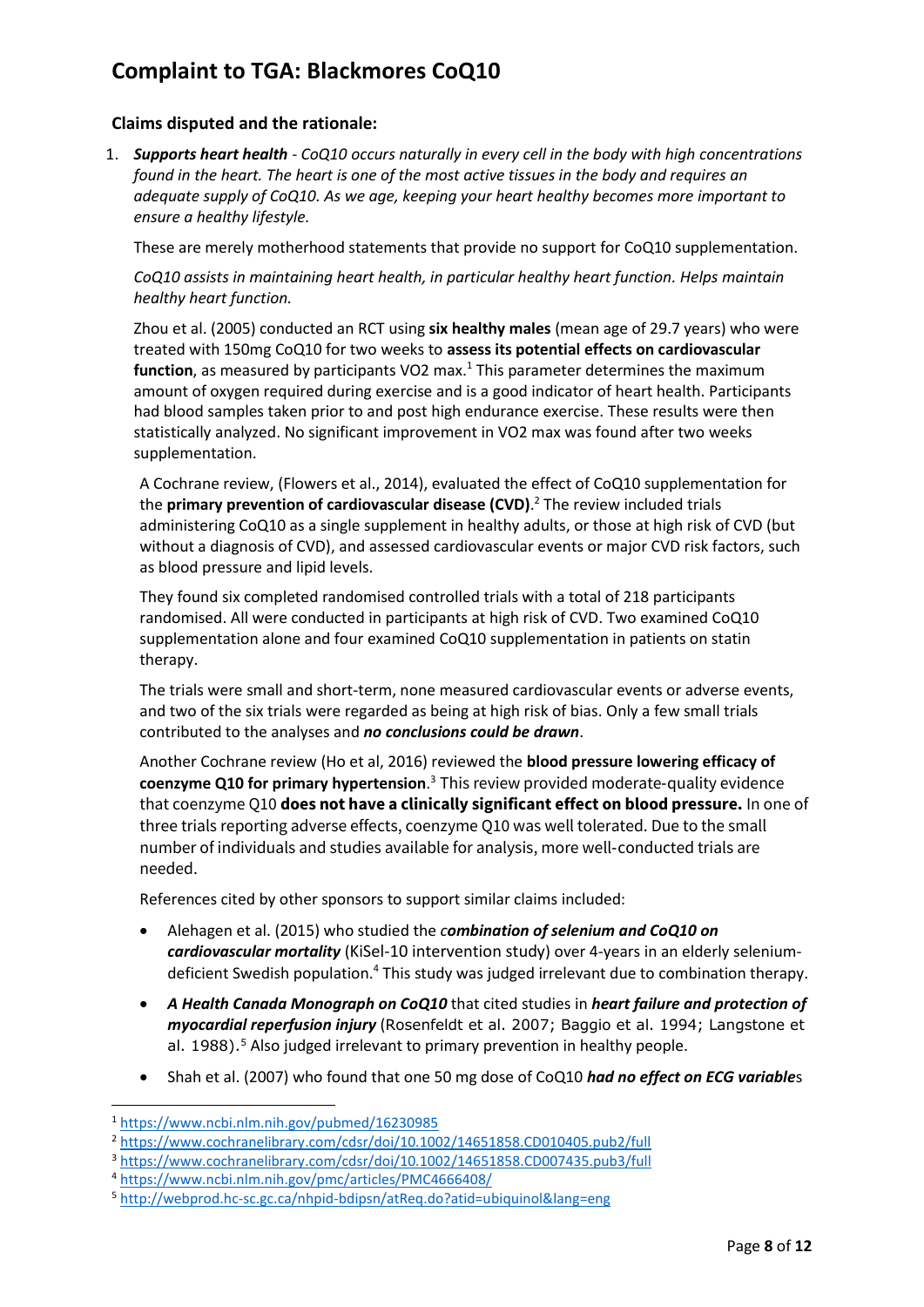in 26 young health volunteers and exhibited only mild and transient effect on systolic blood pressure. 6

Another Cochrane review (Madmani ME, et al., 2014) looked at trials that assessed the beneficial and harmful effects of *coenzyme Q10 in patients with heart failure*. <sup>7</sup> **No conclusions could be drawn** on the benefits or harms of coenzyme Q10 in heart failure as trials published to date lacked information on clinically relevant endpoints. Until further evidence emerged to support the use of coenzyme Q10 in heart failure, the authors concluded there might be a need to reevaluate whether additional trials testing coenzyme Q10 in heart failure are desirable.

A more recent meta-analysis of the efficacy of *coenzyme Q10 in patients with cardiac failure* was performed by Lei and Liu (2017).<sup>8</sup> Compared with the meta-analysis published by Madmani in 2014 (above), the authors included 14 additional clinical investigations and 2149 more participants than in the previous meta-analysis. They also assessed the efficacy of coenzyme Q10 in the endpoints of mortality and NYHA classification.

They found that in patients with heart failure, the administration of coenzyme Q10 resulted in lower mortality and improved exercise capacity compared with the effects of placebo treatment. However, no significant difference was found between coenzyme Q10 and placebo in the endpoints of left heart ejection fraction and New York Heart Association (NYHA) cardiac function classification. They noted several limitations in their meta-analysis and concluded that more rigorous, large-sample, international trials were needed to confirm their results.

See also: U.S. National Center for Complementary and Integrative Health (NCCIH) Coenzyme  $0.10<sup>9</sup>$ 

Taking all the above into account, we dispute the implied claim that taking supplementary CoQ10 in people without cardiovascular disease supports heart health, maintains healthy heart tissue and assists in the maintenance of a healthy cardiovascular system.

*We allege these claim breaches the Therapeutic Goods Advertising Code 2015, s.4(1)(b), 4(2)(a) & 4(2)(c).* 

### *2. CoQ10 levels deplete with age and it is necessary in supporting the maintenance of a healthy cardiovascular system. Helps replenish declining CoQ10 levels that may deplete with exercise and ag*

There are inconsistencies with measurements of plasma levels of CoQ10 in individuals of different ages with varying levels of physical activity. Among young people, more physical activity may correlate with lower CoQ10 levels in plasma, but in older people, higher levels of physical activity are related to higher plasma levels of CoQ10. More physical activity in older people may thus negate any need for supplements of CoQ10.<sup>10</sup>

Only rare cases of documented coenzyme Q10 deficiency with symptoms of weakness, fatigue, and seizures have been reported.<sup>11</sup> Thus it can be assumed that a varied diet and a normal invivo synthesis will supply enough CoQ10 to healthy individuals.<sup>12</sup>

In conclusion, the finding that CoQ10 levels decrease in the elderly does not appear to hold if they exercise (which is recommended because it produces a variety of health benefits).

**.** 

<sup>6</sup> <https://www.ncbi.nlm.nih.gov/pubmed/17341532>

<sup>7</sup> <https://www.ncbi.nlm.nih.gov/pubmed/24049047>

<sup>8</sup> <https://www.ncbi.nlm.nih.gov/pmc/articles/PMC5525208/>

<sup>9</sup> <https://nccih.nih.gov/health/coq10>

<sup>10</sup> <https://www.ncbi.nlm.nih.gov/pubmed/24384733>

<sup>11</sup> [https://naturalmedicines.therapeuticresearch.com/databases/food,-herbs-](https://naturalmedicines.therapeuticresearch.com/databases/food,-herbs-supplements/professional.aspx?productid=938)

[supplements/professional.aspx?productid=938](https://naturalmedicines.therapeuticresearch.com/databases/food,-herbs-supplements/professional.aspx?productid=938)

<sup>12</sup> <https://www.nature.com/articles/1600880>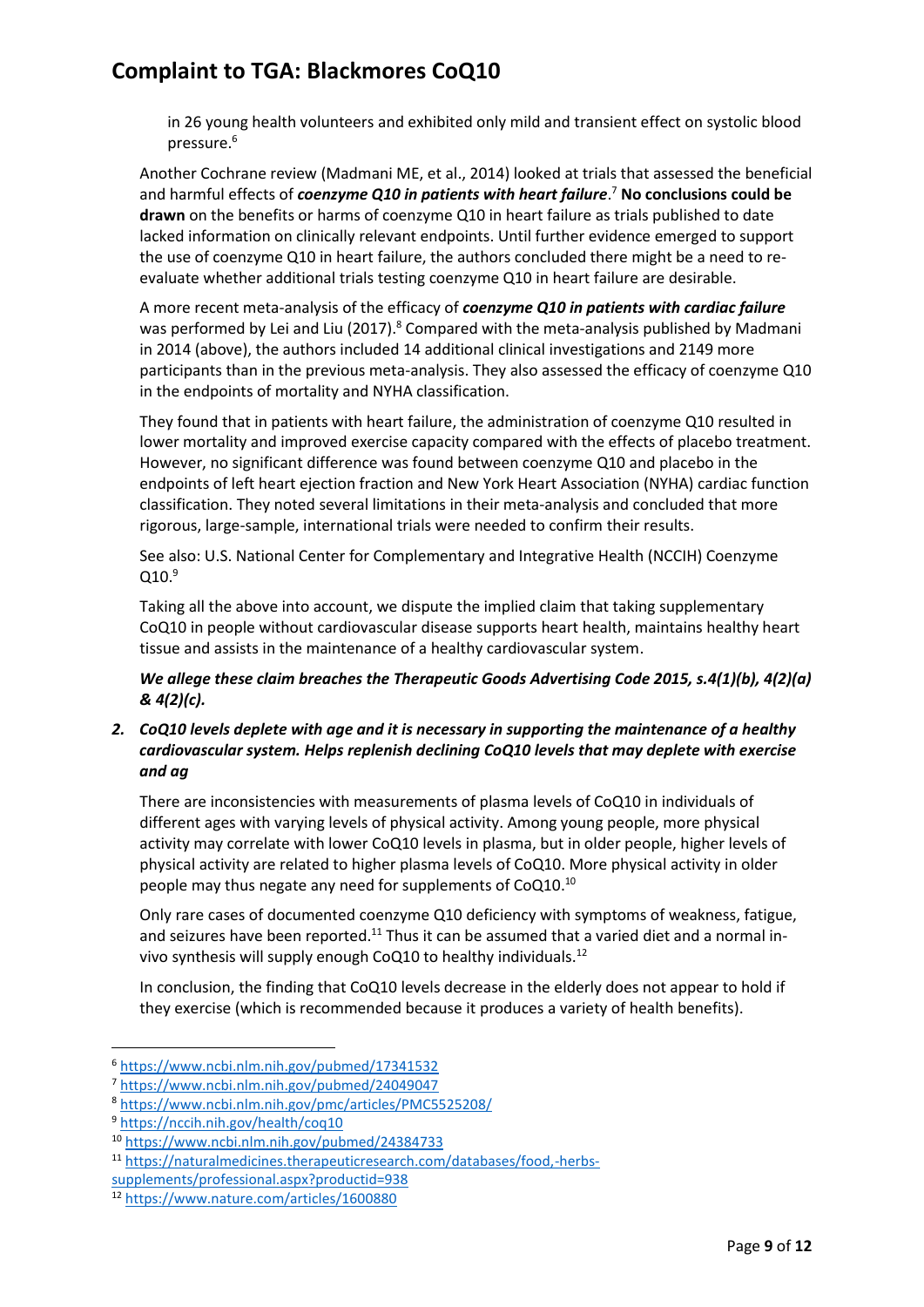*We allege these claim breaches the Therapeutic Goods Advertising Code 2015, s.4(1)(b), 4(2)(a) & 4(2)(c).* 

### *3. CoQ10 has essential role in the production of energy in cells*

This is an established fact but provides no justification for taking CoQ10 as a supplement.

#### *4. Inhibits the oxidation of LDL cholesterol (bad cholesterol).*

We found one old paper that supports this claim.<sup>13</sup> However, we are unaware that this in-vitro observation has any relevance to the implied claim that CoQ10 supplementation will be useful for healthy people. It is also inappropriate use of scientific language.

Sunesen et al. (2001) noted that while the amount of CoQ10 in body plasma increased by 126% after 10 days of supplementation in 18 young, healthy volunteers (nine women, nine men), verylow-density-lipoprotein (VLDL), low-density-lipoprotein (LDL) and high-density-lipoprotein (HDL) levels did not statistically differ from baseline levels.<sup>14</sup>

Similarly, Zhou et al., (2005) found no significant changes in lipid profile after CoQ10 supplementation for 2 weeks in six healthy young males.<sup>1</sup>

Fallah et al (2018) investigated the effects of coenzyme Q10 supplementation on glycaemic control and markers of lipid profiles in diabetic haemodialysis patients (HD) in a randomized, double blind, placebo-controlled clinical trial of 60 patients.<sup>15</sup> They found that CoQ10 supplementation in diabetic HD patients for 12 weeks had beneficial effects on markers of insulin metabolism, but it did not affect fasting glucose, HbA1c and lipid profiles.

Jorat et al., (2018) performed as systematic review and meta-analysis of randomized controlled trials on the effects of coenzyme Q10 supplementation on lipid profiles among patients with coronary artery disease.<sup>16</sup> They found that that CoQ10 supplementation significantly decreased total cholesterol and increased high-density lipoprotein ("good" cholesterol) but did not affect triglycerides or low-density lipoprotein ("bad" cholesterol) in patients with coronary artery disease.

Zhang et al., 2018 investigated the effect of 24 weeks of 120 mg CoQ10 or placebo on CVD risk factors in 101 Chinese patients with dyslipidaemia.<sup>17</sup> On the 24th week, compared to placebo, CoQ10 supplementation modestly lowered blood pressure and reduced triglyceride and lowdensity lipoprotein cholesterol.

In conclusion, CoQ10 could be considered as adjunct therapy in some patients with CVD poorly uncontrolled by conventional treatment. However, we dispute the implied claim that taking CoQ10as a supplement in healthy individuals assists with cholesterol levels (or the prevention of CVD).

### *We allege this claim breaches the Therapeutic Goods Advertising Code 2015, s.4(1)(b), 4(2)(a), 4(2)(c) and 4(4).*

5. *A powerful antioxidant to help maintain a healthy heart.* CoQ10 is an antioxidant. However, this fact provides no justification for the claim that CoQ10 supplementation is required to maintain a healthy heart.

Current recommendations are that a healthy diet can provide all the antioxidants you need to

**.** 

<sup>13</sup> <https://www.ncbi.nlm.nih.gov/pubmed/9266510>

<sup>14</sup> <https://www.ncbi.nlm.nih.gov/pubmed/11305624>

<sup>15</sup> <https://www.ncbi.nlm.nih.gov/pubmed/30251010>

<sup>16</sup> <https://www.ncbi.nlm.nih.gov/pmc/articles/PMC6176512/>

<sup>17</sup> <https://www.ncbi.nlm.nih.gov/pubmed/29454678>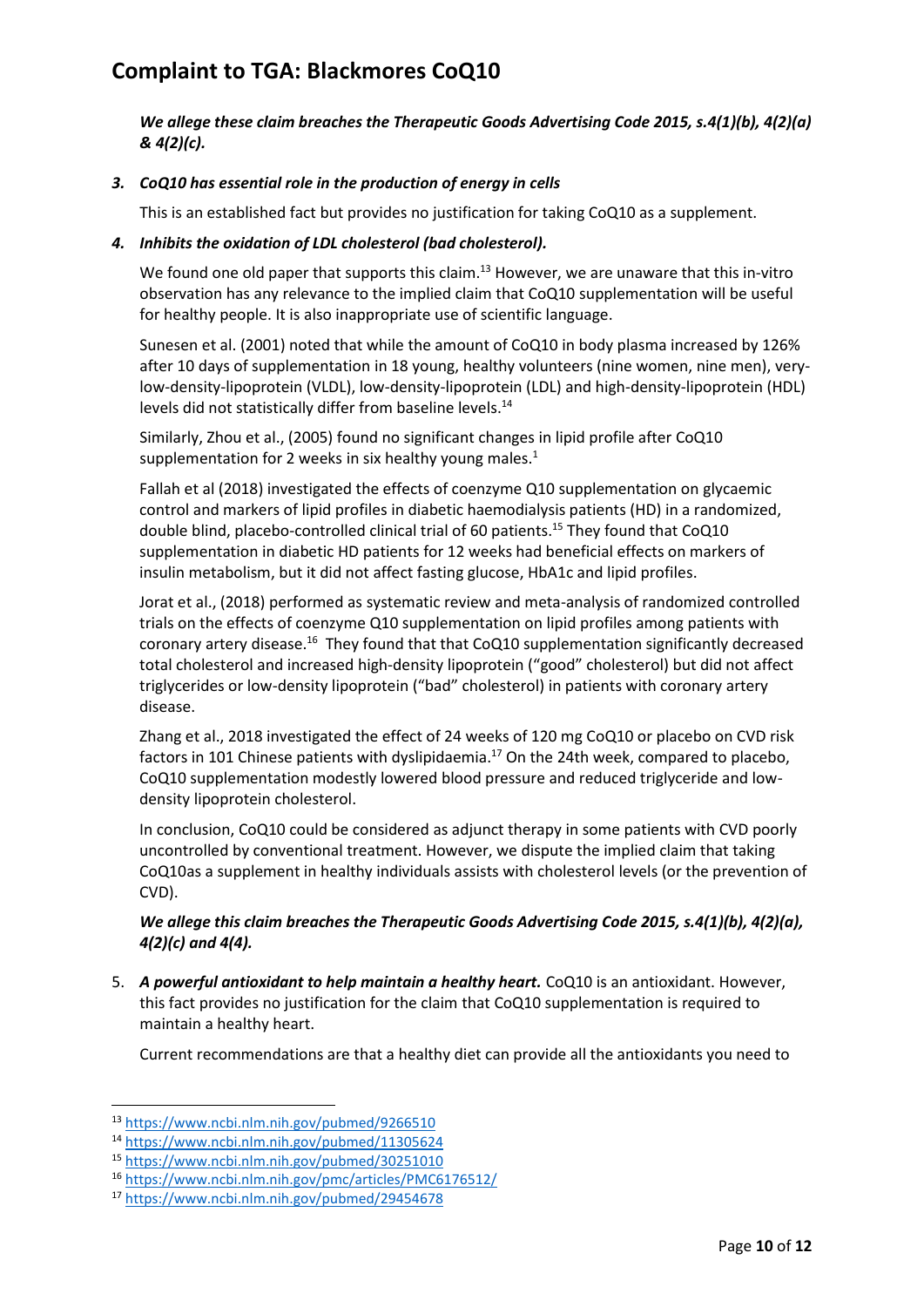fight free radical damage.<sup>18,19</sup>

*We allege this claim breaches the Therapeutic Goods Advertising Code 2015, s.4(1)(b), 4(2)(a) & 4(2)(c).* 

*In addition, we allege that as CoQ10 is a vitamin-like co-enzyme that s7(2) of the Code applies and that the absence of a statement to this effect is a breach of the Code.* 

### *Finally, we point out that the ARTG Public Summary of these products also contain many indications &/or claims that lack evidence and need correction.*

### **Previous complaints:**

Eight upheld complaints about CoQ10 products were found on the CRP web site, including one referred to the Secretary.<sup>20</sup> Typically, no outcome of the latter referral is available on the TGA web site.

#### CRP determination 2012/06/006 (Pharmalife CoQ10 Capsules) is especially relevant, para 29-33.<sup>21</sup>

- 29. The Panel was generally satisfied that the active ingredient of the advertised product, coenzyme Q10, was the subject of a range of research that supported a view that it could play a role in relation to heart health or cardiovascular health, heart function, ATP production, antioxidant effects, and some other aspects of human physiology. However, the Panel noted that for co-enzyme Q10 in the form of a supplement to offer clinically significant benefits in these respects, the consumer taking the supplement would need to have inadequate levels of co-enzyme Q10 in their diet and/or as a result of the natural production of co-enzyme Q10 in their bodies.
- 30. It appeared to the Panel that while some consumers do fall within this category, the ordinary and typical consumer viewing the advertisement would not necessarily derive any such benefits from co-enzyme Q10 supplementation at all, since an ordinary and typical consumer would most likely already obtain sufficient levels of co-enzyme Q10 through their diet or through the natural production of co-enzyme Q10 in the body.
- 31. The Panel was therefore satisfied that a primary question was whether the advertisement conveyed accurately and clearly that co-enzyme Q10 supplementation was only likely to offer the advertised benefits to that category of consumers with inadequate current levels of co-enzyme Q10, or whether it instead conveyed that any and all consumers would derive the advertised benefits through consumption of the advertised product.
- 32. The advertisement stated that "as you age, the naturally occurring levels of Coenzyme Q10 in your body declines, meaning energy is not as easily transported between the body's cells, resulting in a drop in your energy levels and endurance." In one sense, these words appeared to convey that some consumers would have a greater need for supplemental coenzyme Q10 than others. However, it also implied that declining co-enzyme Q10 levels are always a result of ageing and will always have an appreciable effect on energy transfer between cells, energy levels, and endurance. The Panel was therefore satisfied that an ordinary and reasonable consumer would conclude that the claims about increased oxygen uptake, improved heart function, increased energy levels, muscle activity, reduced risk of cell damage, and other claims about the product's effects were true for any consumer, regardless of their current co-enzyme Q10 status.

1

<sup>18</sup> <https://theconversation.com/health-check-the-untrue-story-of-antioxidants-vs-free-radicals-15920>

<sup>19</sup> <https://theconversation.com/what-are-antioxidants-and-are-they-truly-good-for-us-86062>

<sup>&</sup>lt;sup>20</sup> http://www.tgacrp.com.au/complaint-register/? search=Q10

<sup>&</sup>lt;sup>21</sup> http://www.tgacrp.com.au/complaint-register/? search=Pharmalife%20CoQ10%20Capsules